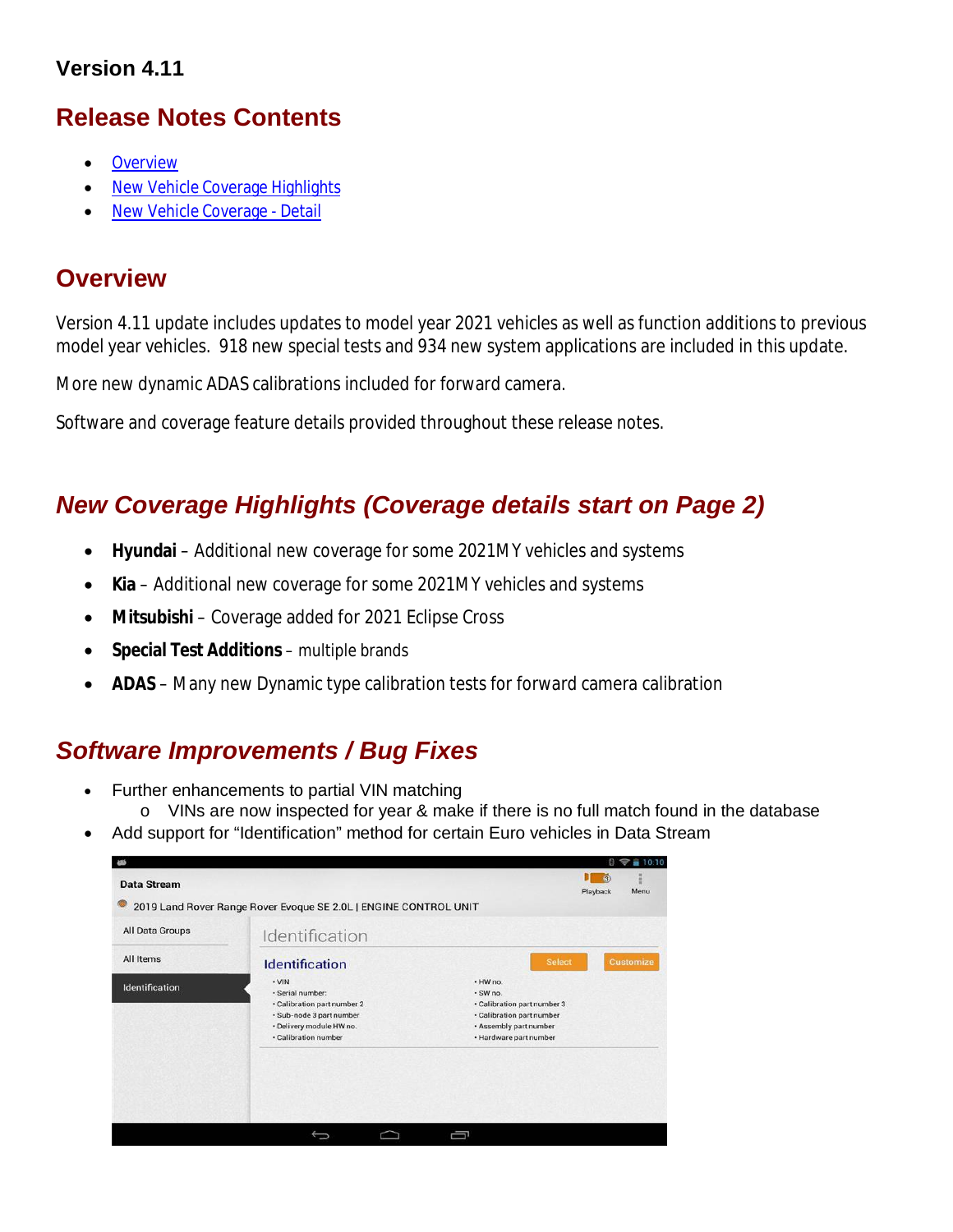# *New Coverage – USA Domestic*

## *Chrysler/Jeep Coverage*

Added coverage for 16 new system applications

#### **11 new Adjustment type special tests including**:

Exit Shipping Mode, Tip Start Temporary Disable, Light Rain Sensor Calibration, Remote Start Temporary Disable, Update Pressure Thresholds, Auto High Beam Demo Mode Test, Headlamp Leveling, Change Country Code, Program Tire Size, Light Rain Sensor Re-adaption, Write VIN

#### **148 new Actuation type special tests including:**

Auxiliary Fuel Pump, Backup Alarm, Diesel Cabin Heater 1, Diesel Cabin Heater 4, Foot Well/Halo Lamps, Front Washer, Head Rest Relay, Left Auxiliary High Beam, Left HID Lamp, License Plate Lamp, Ram Box, Right Reverse Lamp #2, Right Side Markers, Right Signal Mirrors/Side Repeaters (BUX), Right Trailer Tow Turn/Stop Lamp, Snow Plow Left Turn Lamp, Snow Plow Park Lamps, Starter Solenoid, Vacuum Cleaner Relay Driver, View Last Successful Remote Start Event Data, Diesel Cabin Heat 1, Diesel Cabin Heater 2, Flipper Glass 2, Foot Well, Front Wiper (On/Off), Gated Park ZFII Output, Headlamp Washer, Ignition RUN/ACC 1, Inverter Enable Relay, IOD RELAY ON LSD, Left Rear Tail/Park Lamp, Left Front Park Lamp, Right Rear Fog Lamps, Secondary/Thatchum Lock Motor, Secondary/Thatchum Un-Lock Motor, Snow Plow Switch #3, Snow Plow Switch 4, Tail Gate Lock, TOPPER CHMSL, All Doors/Central Locks, BTSI Solenoid, Center High Mount Stop Lamp, Diesel Cabin Heater #2, ESM Power Supply, Front Wiper (High/Low), Ignition RUN/START, IRCM Relay Unlock Control, Left Trailer Tow Turn/Stop Lamp, Power On and Disable User Inputs, Right HID Lamp, Right Reverse Lamp, Snow Plow Switch 1, SPARE RELAY 2 LSD, View Last VTA Trigger Cause Data, Adjustable Pedal Disable Relay, CHMSL Lamp, Diesel Cabin Heat 3, Diesel Cabin Heater #1, ESCL Unlock Control, Left High Beam, Left Rear Fog Lamps, Left Rear Turn/Stop Lamp, Left Reverse Lamp, Passenger Airbag LED, Right Auxiliary High Beam, Right Day Light Lamp, Right High Beam Shutter, Right Rear Turn Lamp, SPARE LED LAMP DRIVER, SPARE RELAY 1 LSD, Sun Shade Control, Tail Gate Unlock, Bed Lamp, Dedicated DRL Lamp Right, Front Off Road Camera Washer, Horn, Left Air Catcher LED, Left Signature Lamp, Read VIN, Right Air Catcher LED, Right Front Turn Lamp, Right Rear Tail/Park Lamp, Snow Plow Right Turn Lamp, Snow Plow Switch #2, Snow Plow Switch 2, Trailer Tail Lamp Relay, Vacuum Cleaner Power Saver Indicator, Diesel Fuel Heater Relay, Front/Rear Washer, Gated Park ZFII Output Control, Inverter Status Indicator, Left Day Light Lamp, Left Rear Turn Lamp, Left Reartail/Park Lamp, Left Reverse Lamp 2, Left Reverse Lamp State, Left Side Markers, Rear Wiper, Right Front Fog Lamps, Right Front Park Lamp, Right High Beam, Right Rear Turn/Stop Lamp, Right RearTail/Park Lamp, RT-LT Sidemarkers/RT-LT Applique Parklamps, Starter Solenoid High, Truck Bed Lighting Leds, Truck Cargo Lamps, Unlock 2/Passenger Locks, View Remote Start Abort Data, VTA Indicator LED, Courtesy Lamps, Dedicated DRL Lamp Left, Diesel Cabin Heat 2, DRL, Ignition Run, Ignition RUN/ACC 2, IRCM Heater, Left Front Fog Lamps, Left Front Turn Lamp, Left High Beam Shutter, Left Low Beam, Power Mirror Feed Relay Control, Right Reverse Lamp 2, Right Reverse Lamp State, Snow Plow Switch #4, Starter Solenoid (High), Swing Gate Unlock, Trailer BU Lamps, Trunk/Flipper Glass Release Motor, UGDO Power Supply, Unlock 1/Driver Lock, Unlock Run -Start, View Remote Start Inhibit Data, WK Head Rest Relay, Baggage Lamps, Center Stop Lamp, Convenience/Reading Lamp, Diesel Cabin Heater #3, Diesel Cabin Heater 3, Left Rear Tail/Park Lamp, Left Signal Mirrors/Side Repeaters (BUX), Police Passenger Un-Lock Motor, Right Low Beam, Right Signature Lamp, Snow Plow Switch #1, Snow Plow Switch 3, Swing Gate Lock, Unlock RUN-START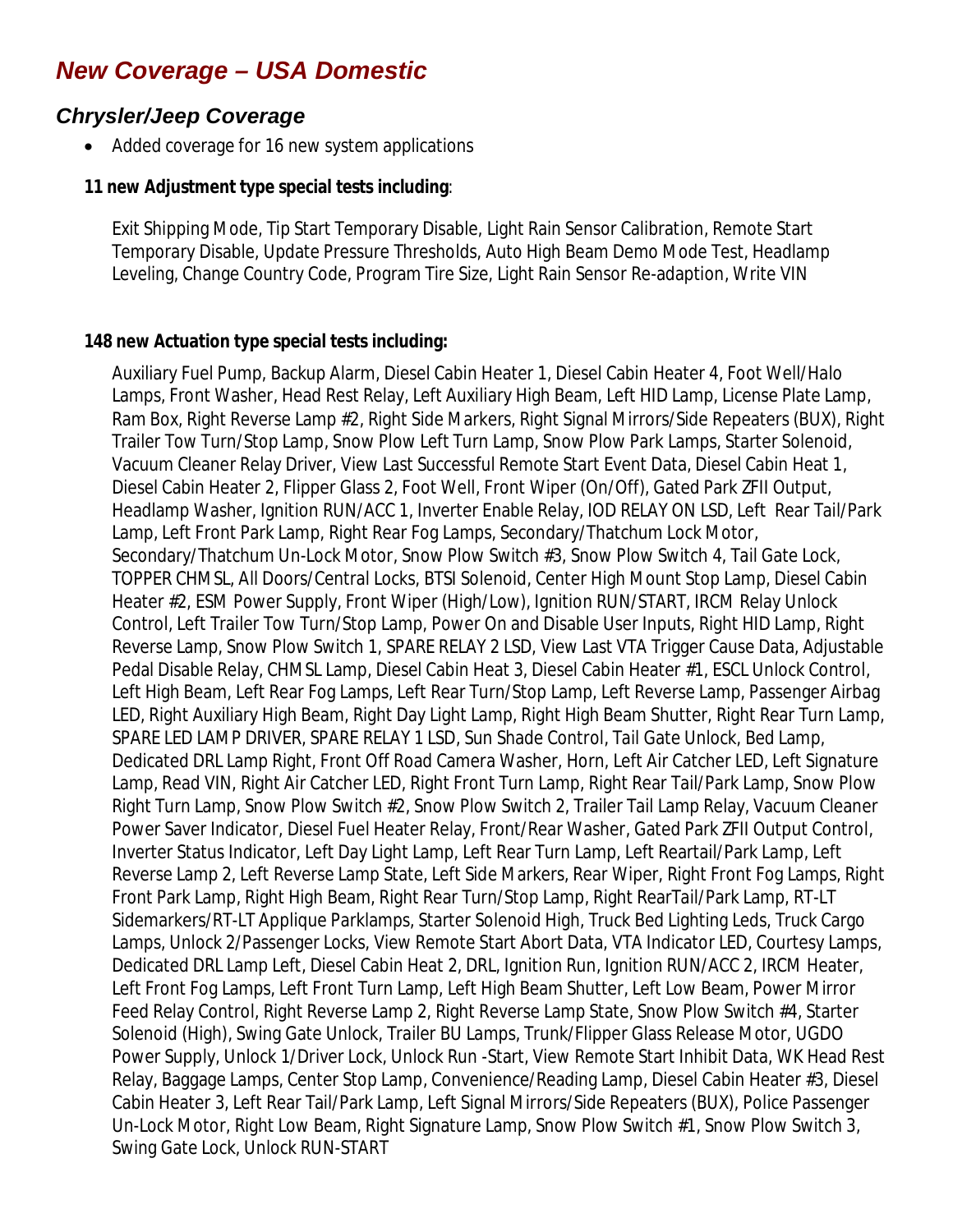# *Ford Coverage*

• Added coverage for 21 new system applications

#### **4 new Adjustment type special tests including**:

Programmable Module Installation - SODR, Programmable Module Installation CCM, Diesel Particulate Filter Regeneration, PMI Manual Configuration – SODR

#### **7 new Actuation type special tests including:**

Rear HVAC Mode Control Input, Engine Running Fuel Injector Control, Vaporizer Glow Plug Relay State - Commanded, Rear Blower Control, On Demand Test, Evaporative System Leak Check, Lamp Control

## *General Motors Coverage*

• Added coverage for 307 new system applications

#### **53 new Adjustment type special tests including**:

AWD Disabled-by-Malfunction Counter Reset, Clear Driver Window Learned Values, Longitudinal Acceleration Sensor Learn, Range Actuator Correlation Learn, Reset History Buffer, Surround View Camera Calibration, Transmission Adaptive Pressure Reset, Transmission Clutch 3 Volume Learn, Backup Battery Timer Reset, Glow Plug Learn, Rear Differential Hydraulic System Service Bleed, Timing Belt Life Reset, HVAC Actuators Learn, Reset PTO Inhibit and Disengage History, Steering Wheel Angle Sensor Learn, Transmission Clutch 4 Return Spring Learn, Transmission Clutch 4 Volume Learn, Catalyst, Clear Left Rear Window Learned Values, Passenger Presence Sensor Learn, Range Actuator Learn, Transmission Clutch 2 Return Spring Learn, Driver Information Center Options, Liftgate Maximum Open Position Learn, Transmission Clutch 2 Volume Learn, Transmission Clutch 3 Return Spring Learn, WLAN Password Reset, Adaptive Pressure Control Learn, Adjustable Pedal Calibration, Battery Sensor Module Learn, Clear Right Rear Window Learned Values, Clear Side Object Detection Disable History, Fuel Pump Trim Reset, Park Brake Cable Replacement Procedure, Parking Assist Sensor Learn, Reductant Injector Reset, Steering Wheel Angle Sensor Reset, Transmission Clutch 5 Return Spring Learn, Transmission Clutch 5 Volume Learn, Transmission Service Fast Learn, CAN Bus Configuration Learn, Exhaust Flow Control Valve Learn, HVAC Afterblow Configuration, PTO Engine Shutdown, Tire Pressure Reset, Clear Disable History Data, Clear Passenger Window Learned Values, Gear Position Sensor Learn, Hands-Free Liftgate Sensor Control Module Calibration, HO2S Learned Values Reset, License Compliance Materials Download Error Counter Reset, Park Brake Calibration, Transmission Clutch 1 Volume Learn

#### **308 new Actuation type special tests including:**

14V Power Module Setpoint, 4WD High Indicator, Accessory/Retained Accessory Power Relay, Center High Mounted Stop Lamp, Cylinder 1, Cylinder 2, Cylinder 4 (deactivation), Cylinder 6, Driver Information Center Segments, Engine Mount Actuator Output 1, Exhaust CMP Actuator Bank 2, Exhaust CMP Actuator Sol. Bank 2, Fan Low, Heater Core Pump, HO2S Heater Bank 2 Sensor 1, Left Rear Seat Heating Indicator, Left Rear Turn Signal/Brake Lamp, Left Trailer Turn Signal/Stop Lamp Command, License Plate Lamps, Passenger Window Motor, Pressure Control Solenoid Valve 3, Pressure Control Solenoid Valve 6, Rear Temperature Door Motor Direction, Run/Start Power Mode Indicator, Seat Back Side Bolster Movement, Seat Cushion Side Bolster Movement, Shock Absorber Front Left, Transmission Control Solenoid Valve 1 Current, Transmission Control Solenoid Valve 2, Transmission Control Solenoid Valve 4 Current, Transmission Control Solenoid Valve 6, Transmission Control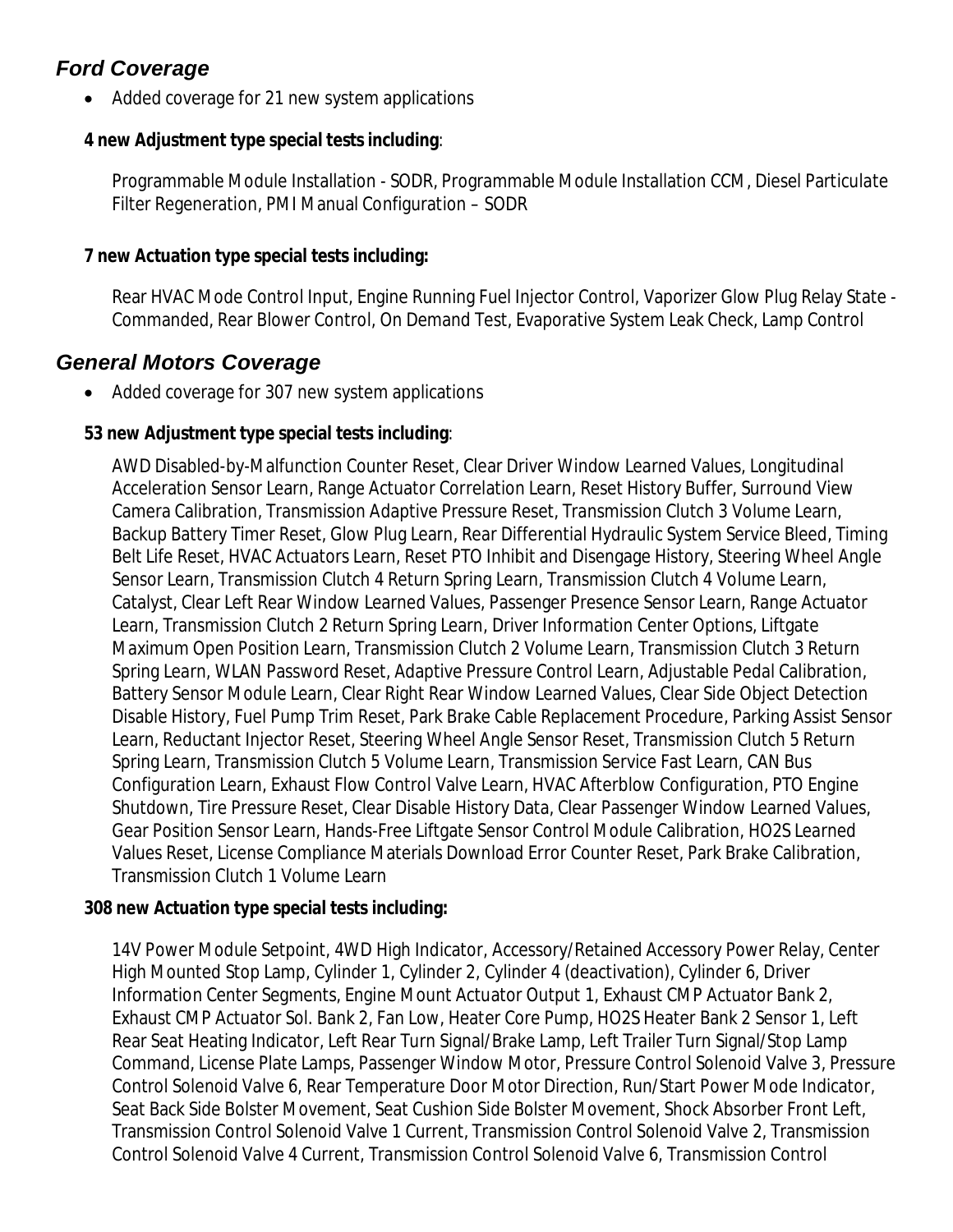Solenoid Valve 8, Vehicle Level Control Compressor Relay, Windshield Wiper Relay, Accent Lighting 2, Brake Transmission Shift Interlock Solenoid Actuator, Cylinder 6 (deactivation), Cylinder 8, Driver Mirror Fold, Driver Mirror Movement, Driver Seat Cushion Rear Vertical Movement, Engage Front Axle, Engine Serial Number, HO2S Heater Bank 1 Sensor 2, Idle Spark, Incandescent Dimming, Intake Cam Position Actuator Park Lock Valve Bank 1, LED Backlight Dimming, Left Front Park Lamp, Left Rear Park Lamp, Left Side Object Detection Indicator, Left Tail Lamp, Low Beam Lamps, Passenger Mirror Movement, Passenger Seat Cushion Heating, PC Solenoid 3, Rear Axle Differential Lock High Control Relay, Rear Axle Differential Lock Indicator, Rear Defog Request, Rear Fog Lamp(s) Relay, Rear Washer Relay, Right Exterior Flood Lamp, Right Front Turn Signal Lamp, Right High Beam, Right Park Lamps, Right Rear Turn Signal/Brake Lamp, Right Trailer Tail Lamp, Right Turn Signal, Seat Lumbar Support Vertical Movement, Steering Column Telescope In, TCC Pressure Control Solenoid Valve, TCC Pressure Control Solenoid Valve - Dynamic Test, TCC Pressure Control Solenoid Valve - Static Test, Trailer Backup Lamps, Transfer Case Clutch Engagement, Transmission Control Solenoid Valve 10, Trunk Lid Unlatch, Windshield Washer Relay, Auxiliary Transmission Pump Relay, Brake Transmission Shift Interlock Indicator, Door Courtesy Lamp State, Driver Seat Cushion Heating, Driver Seat Cushion Left Rear Haptic Movement, Engine Coolant Fill, Engine Coolant Thermostat Heater and Cooling Fan, Front Fog Lamps, Hazard Lamps Switch Backlight, HO2S Heater Bank 2 Sensor 2, Info Display Pattern 1 Check, Instrument Cluster Dimming, Intake Cam Position Actuator Park Lock Valve Bank 2, Left Auxiliary Daytime Running Lamps, Left Brake Lamp, Left Exterior Flood Lamp, Left Rear Brake/Park Lamp, Left Trailer Tail Lamp, Lift Gate Module Open/Close Test, Next Available Slot, Passenger Seat Cushion Rear Vertical Movement, Phone Call Test, Pressure Control Solenoid Valve 2, Range Actuator, Rear Defrost, Right Front Corner, Right Low Beam, Right Rear Turn Signal Lamp, Right Rear Turn Signal/Stop Lamp, Seat Back Horizontal Movement, Shock Absorber Rear Left, Steering Column Telescope Out, Steering Column Tilt Down, Steering Column Tilt Up, TCC Solenoid Valve, Transmission Control Solenoid Valve 1, Transmission Control Solenoid Valve 3, Transmission Control Solenoid Valve 5 Current, Transmission Control Solenoid Valve 7 Current, Transmission Control Solenoid Valve 8 Current, Transport Mode, 4WD Low Indicator, AC Switch, Accessory Power Mode Indicator, Air Recirculation Door Motor Direction, AIR System, All Indicators, Backup Lamps, Cylinder 7, Cylinder 7 (deactivation), Cylinder Deactivation System, Driver Seat Back Side Bolster Movement, Driver Seat Cushion Left Front Haptic Movement, Engine Mount Actuator Output 2, Engine Speed, EVAP Purge Solenoid Valve, Fan High, Front Axle Differential Lock Low Control Relay, Hands-Free Sensor Lamp Command, High Beams, HO2S Bank 1 Sensor 1 - Heater, IAC Position, Ignition On/Start Switch Circuit, Illuminate All Indicators, Left Cornering Lamp, Left Daytime Running Lamp, Left Front Corner, Left Rear Corner, Line PC Solenoid, Line Pressure Control Solenoid Valve, Lumbar Forward/Backward, Passenger Seat - Blower Command, PC Solenoid 2, Power Take-off Relay, Pressure Control Solenoid Valve 5, Proactive Alerts, PTO Operation Mode, Range Actuator Lock, Read LIN Bus Device ID Information, Rear Axle Differential Lock Low Control Relay, Right Daytime Running Lamp, Right Front Park Lamp/Daytime Running Lamp, Right Rear Seat Heating Indicator, Shift Solenoid Valve, Shift Solenoid Valve 1, Stop Lamp, Transmission Control Solenoid Valve 3 Current, Transmission Control Solenoid Valve 4, Vehicle Level Control Exhaust Valve, Windshield Wiper Motor Relay, 2WD High Indicator, ABS Pump Motor, AC Compressor Solenoid Valve, Accessory Power Relay, ATC Range, Auxiliary Ignition Run Relay, Auxiliary Transmission Fluid Pump, Child Security Lock Motors, Cylinder 1 (Deactivation), Cylinder 4, Cylinder 5, Cylinder Deactivation Exhaust Flow Control Valve, Cylinder Deactivation Performance Test, Door Dead Lock Lock/Unlock, Driver Window Motor, Evaporative System, Exhaust CMP Actuator Bank 1, Exhaust Flow Control Valve System, Inadvertent Load, Intake Cam Position Actuator Park Lock B2, Left Rear Turn Signal/Stop Lamp, Left Trailer Turn Signal Lamp, Liftgate Window Unlatch, Pickup Bed Cargo Lamp, Rear Body Closure Unlatch, Right Auxiliary Tail and Stop Lamp, Right Brake Lamp, Right Cornering Lamp, Right Dedicated Daytime Running Lamp, Right Low Beam/Daytime Running Lamp, Right Rear Corner, Right Side Object Detection Indicator, Right Temperature Door Position, Seat Belt Retractor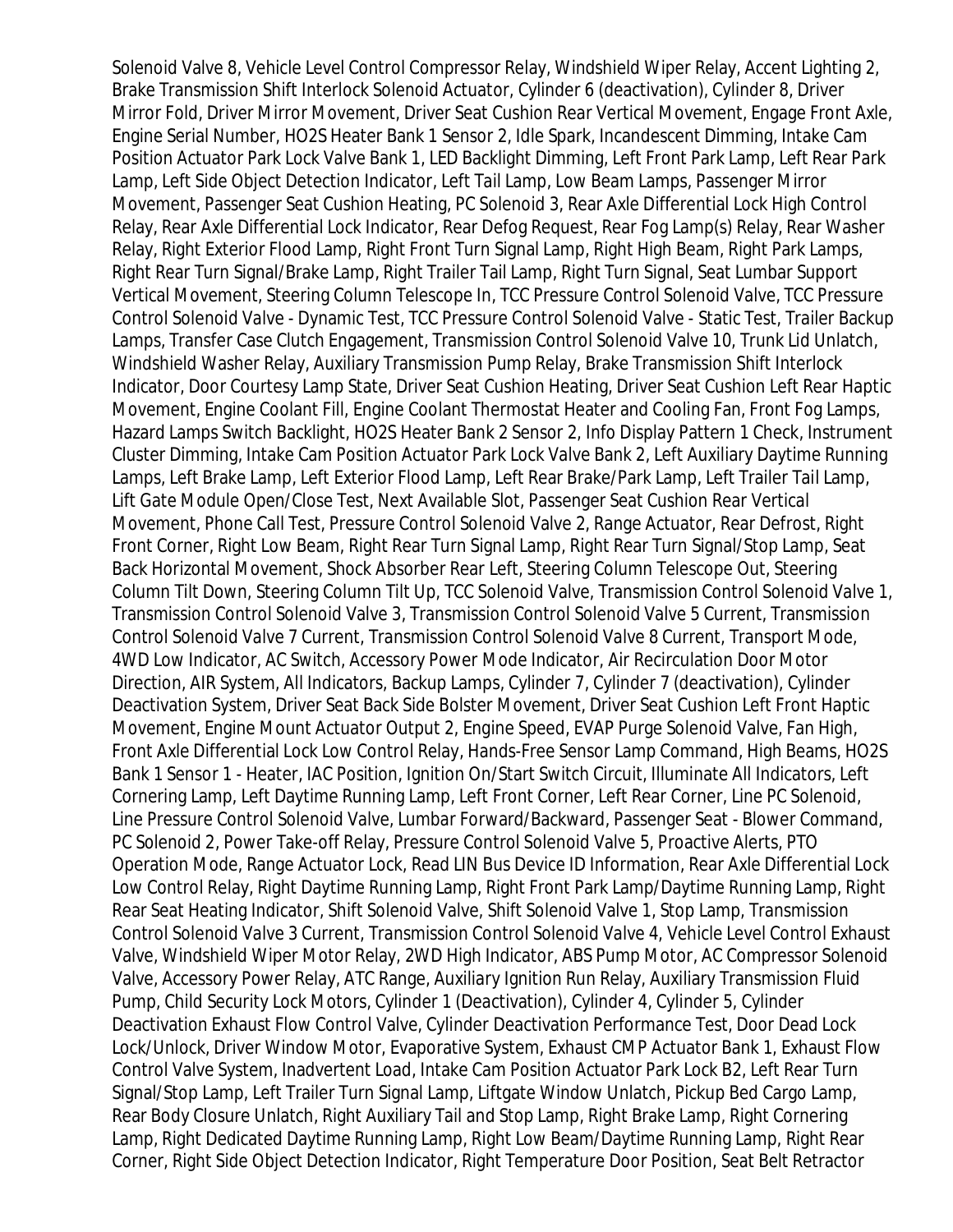Motor, Seat Forward/Backward, Seat Lumbar Support Horizontal Movement, Trailer Fog Lamps, Transmission Control Solenoid Valve 2 Current, Transmission Control Solenoid Valve 6 Current, Transmission Cooling Fan Duty Cycle, Active Grill Air Shutter 2, Auto. Indicator - 4WD, Auxiliary Blower Motor Speed Command, Cylinder 3, Driver Seat Back Horizontal Movement, Driver Seat Cushion Front Vertical Movement, Engine Coolant Thermostat Heater, Generator Regulator Setpoint, Head-Up Display Dimming Level, Head-Up Display Pattern Check, Hybrid/EV Battery DC Charging Positive Contactor, Hybrid/EV Battery Pack Precharge Contactor Command, Indicator Dimming, Instrument Cluster Gauge Sweep, Intake Cam Position Actuator Park Lock B1, Intake Camshaft Pos Actuator Park Lock Solenoid B2, Left Front Park Lamp/Daytime Running Lamp, Left Low Beam, Left Rear Turn Signal Lamp, Left Rear Window Motor, Left Temperature Door Motor Direction, Left Turn Signal, Low Temperature Loop Coolant Pump, Park Brake Cable Service Release, Passenger Seat Back Horizontal Movement, Pressure Control Solenoid Valve 1, Right Rear Auxiliary Turn Signal Lamp, Right Rear Window Motor, Right Temperature Door Motor Direction, Run Crank Relay, Shift Solenoid Valve 2, Shock Absorber Front Right, Shock Absorber Rear Right, Suspension Position Sensor Trim Height, Trailer Park Lamps, Transfer Case Clutch Identifier, Transmission Control Solenoid Valve 7, Transmission Park Valve Lock Solenoid Actuator, Trunk Lamp, Window Lockout Switch Indicator, Accent Lighting 1, Active Grill Air Shutter 1, All Door Lock Unlock, ATC Neutral Indicator, Discharge Stop/Start Capacitor, Driver Seat Cushion Right Rear Haptic Movement, Front Axle Differential Lock High Control Relay, Front Axle Differential Lock Indicator, Headlamp Washer Relay, HO2S Bank 2 Sensor 1 - Heater, Intake Camshaft Pos Actuator Park Lock Solenoid B1, Left Auxiliary Tail and Stop Lamp, Left Dedicated Daytime Running Lamp, Left Park Lamps, Left Rear Auxiliary Turn Signal Lamp, Parking Assist Switch LED, PC Solenoid 5, Pressure Control Solenoid Valve 4, Rear Differential Clutch Solenoid Valve, Right Auxiliary Daytime Running Lamps, Right Fog Lamp, Right Rear Park Lamp, Seat Cushion Rear Vertical Movement, Shift Transmission Gear, Trailer Stop Lamps, Transmission Control Solenoid Valve 5, Transmission Control Solenoid Valve 9, Vehicle Health Data Upload, Activate Rear Park Brake Service Position, Backlight Dimming, Center Brake Lamp, Child Security Lock/Window Lockout Switch Indicator, CMP Actuator Solenoid, Deactivate Rear Park Brake Service Position, Driver Alert, Driver Seat - Blower Command, Driver Seat Cushion Right Front Haptic Movement, Driver Seat Horizontal Movement, HO2S Bank 1 Sensor 2 - Heater, Left Fog Lamp, Left Front Turn Signal Lamp, Left Low Beam/Daytime Running Lamp, Lumbar Up/Down, Mirror Folding Control, Outside Rear View Mirror Courtesy Lamp, Park Brake Cable Service Apply, Passenger Mirror Fold, Passenger Seat Belt Tension Sensor, Passenger Seat Cushion Front Vertical Movement, PC Solenoid 4, Rear Mode Door Motor Position, Rear Upper Seat Back, Right Front Park Lamp, Right Rear Brake/Park Lamp, Right Tail Lamp, Right Trailer Turn Signal Lamp, Seat Cushion Front Vertical Movement, Seat Horizontal Movement, Stop/Start Select Switch Indicator, Transfer Case Range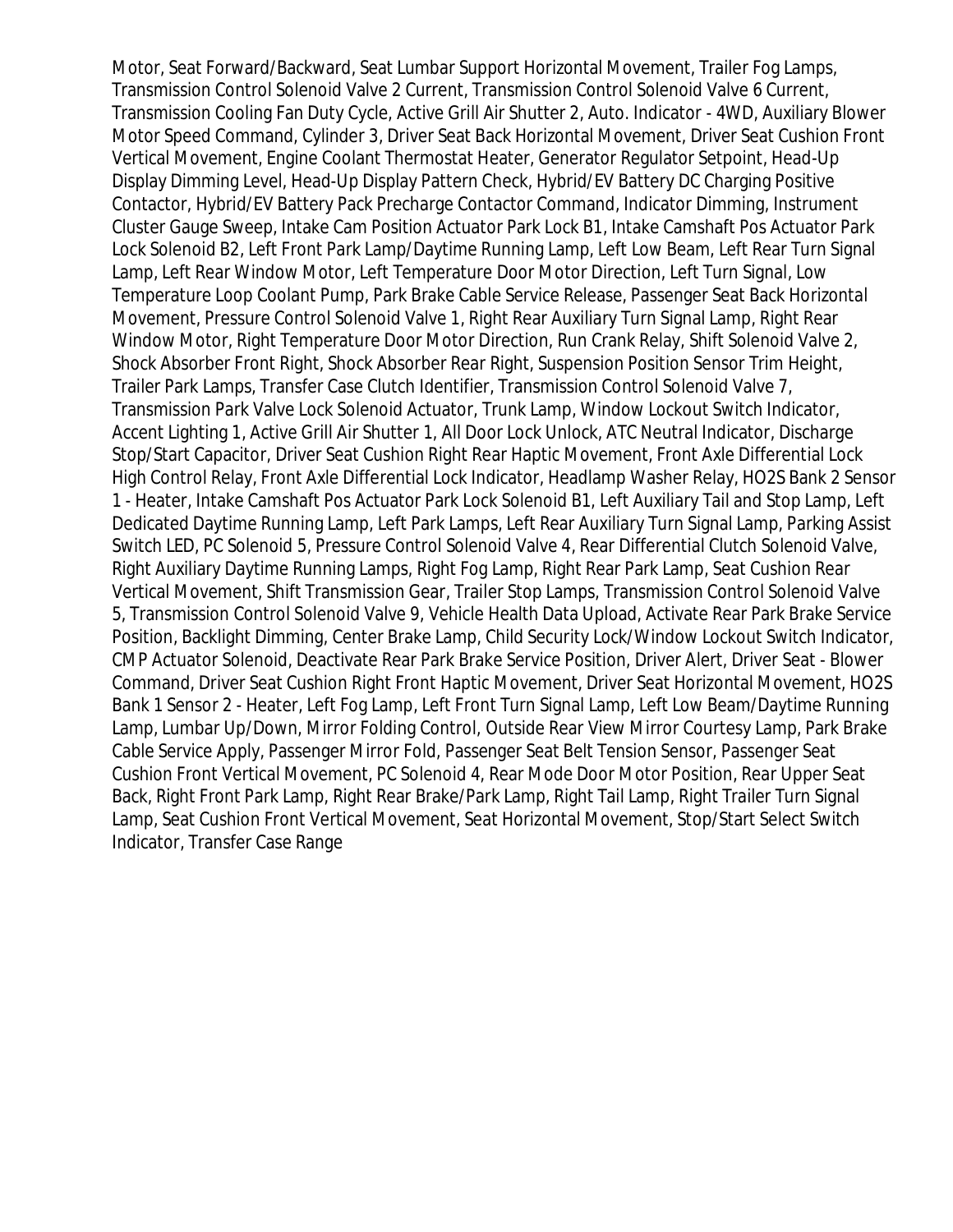# *New Coverage – USA Asian*

## *Honda/Acura Coverage*

Added coverage for 8 new system applications

#### **2 new Adjustment type special tests including**:

Left BSI Radar Operation Check, Right BSI Radar Operation Check

## **20 new Actuation type special tests including:**

BSI System Fail, Turn On Right Side Indicator, Clean Right Side Radar, CTM System Fail, Flash Left Side Indicator, Turn On Right Side Alert, BSI System Status, Flash Right Side Indicator, Left BSI Radar Unavailable, Right BSI Radar Unavailable, BSI Buzzer Status, Clean Left Side Radar, CTM System Status, Left Side Indicator, Right Side Indicator, BSI Indicator On, CTM Buzzer Status, Turn On Left Side Alert, BSI Fail Lamp, BSI Unavailable

# *Hyundai Coverage*

Added coverage for 102 new system applications

## **1 new Adjustment type special test including**:

Diesel Particulate Filter Regeneration

## **71 new Actuation type special tests including:**

A/C Compressor Relay, Dedicated DRL Output (Option), Fuel Open Loop, Hazard Indicator, Indicator ALL ON, Steering Warmer Switch Indicator Output, Stop Lamp Left/Right/HMSL Output (Option), Turbo waste gate(WGT) valve, Activation Switch LED, Dedicated DRL Left Output, Door Unlock Relay, Fan PWM, Front Fog Lamp Left Output, Head Lamp High Left Output, Indicator ALL OFF, Stop Lamp Left, Burglar Horn Relay, Fuel Pump Relay(1st stage), Head Lamp High Output, High Mounted Stop Lamp Output, Injector Disable-Cylinder 2, Tailgate/Trunk Release Relay, Variable Intake Manifold 1 (Option), All LEDs, Canister Shut Off Valve Toggling(OBD-2 Only), Front Fog Lamp Right Output, Steering Warmer Output, Turn LH Output, Turn RH Output, Dedicated DRL Right Output, LampLoad AutoCut IPS Output, Luggage Lamp, Norminal Idle Speed Offset, Oil Change Warning Lamp(Option), Oil Control Valve - Exhaust Bank 1(Option), Over speed indicator(Option), Stop Lamp Right, Turn Signal Lamp Rear Left Output, Turn Signal Lamp Rear Right Output, Canister Purge Valve, Evaporative System Leak Check, Front Glass Heated Relay Output, High Pressure Fuel Pump Control, Injector Disable-Cylinder 1, ISG Lamp, LongTermLoad Cut Relay Output, ShortTermLoad Cut Relay/IPS Output, Turn Signal Lamp Front Left Output, Door Lock Relay, Front Fog Lamp Output, Fuel Pump Control(1st stage), Head Lamp High Right Output, Head Lamp Low Output, Head Lamp Low Right Output, Ignition Coil Enable/Disable-#4, Injector Disable-Cylinder 4, Mirror LED Left, Mirror LED Right, Room Lamp Output, Turn Signal Lamp Front Right Output, All LEDs On, Back Up Lamp, Fan Motor Control-High Speed, Fan Motor Control-Low Speed, FPCM pressure control, Head Lamp Low Left Output, Ignition Coil Enable/Disable-#1, Ignition Coil Enable/Disable-#3, Injector Disable-Cylinder 3, Oil Control Valve - Intake Bank1, Rear Defogger Relay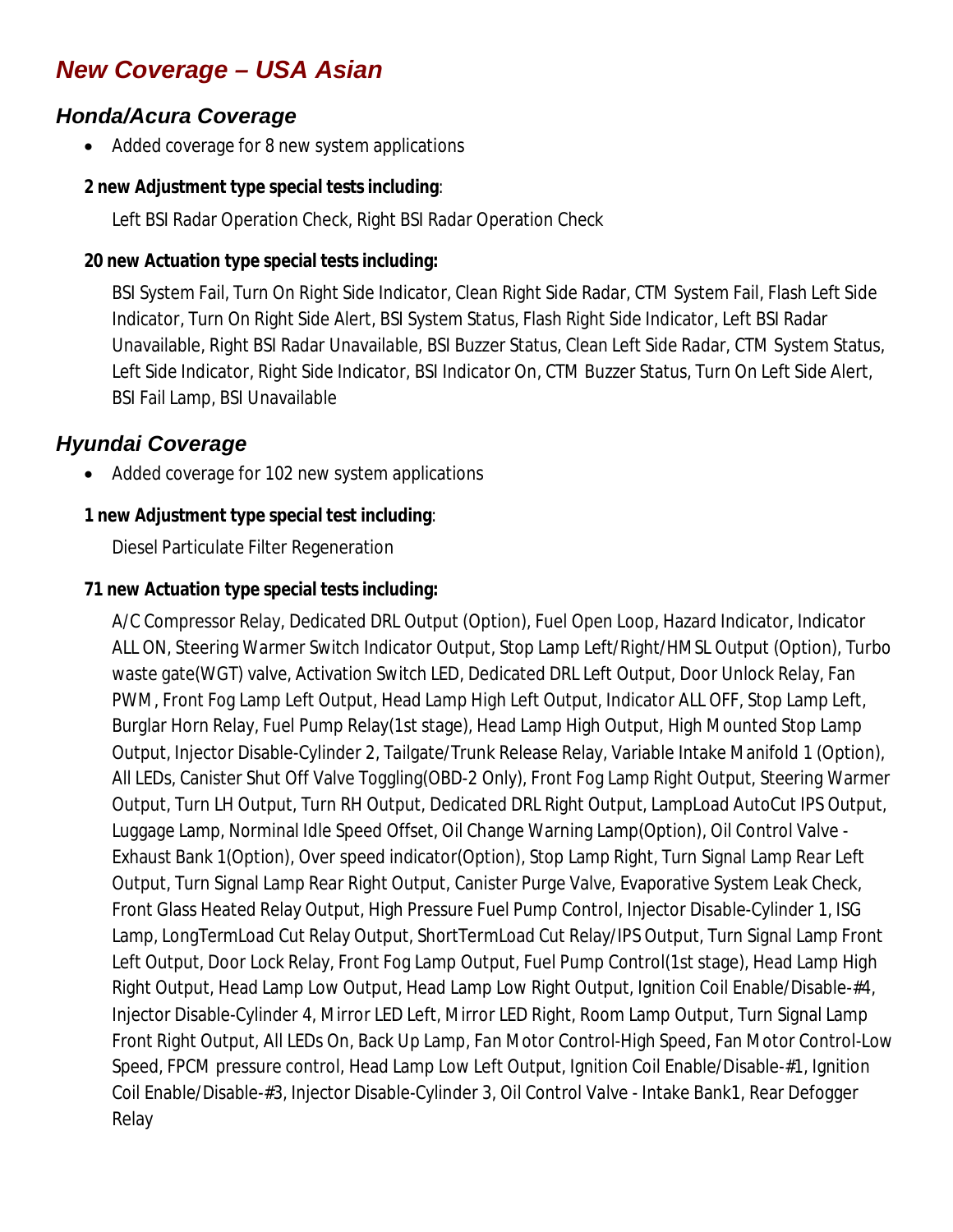# *Kia Coverage*

• Added coverage for 307 new system applications

#### **5 new Adjustment type special tests including**:

Diesel Particulate Filter Regeneration, Reference Point Calibration - Dynamic, BSD Radar Calibration, Reference Point Calibration - Static, WCT Reprogram

#### **141 new Actuation type special tests including:**

A/C Compressor Relay, Canister Purge Valve, Compressor On, Cooling Fan PWM, Dedicated DRL Right Output, Door Lock Relay, Driver Air Mix Door-0%, Engine Check Lamp(MIL), Evaporative System Leak Check, Front Glass Heated Relay Output, Head Lamp High Right Output, Injector Disable-Cylinder 1, Injector Disable-Cylinder 4, LongTermLoad Cut Relay Output, Passenger Air Mix Door-0%, Rear Bumper Antenna Output (Power and GND), Right Mirror LED Blinking, Start Inhibit Relay, VESS Sound Play (5 Sec), BSD Switch LED ON/OFF, Driver Side Outside Handle Antenna Output (Power and GND), Electronic Waste Gate Valve (Turbo Only), Electronically Controlled Water Pump(CWP), Exhaust Flap(EF), Fan Motor Control-High Speed, Fan PWM, Head Lamp Low Left Output, Ignition Coil Enable/Disable-#3, LampLoad AutoCut IPS Output, Left Mirror LED ON, Luggage Lamp, Mirror LED Right State, O2 Heater Rear (B1/S2), Oil Change Warning Lamp(Option), Over speed indicator(Option), Steering Warmer Switch Indicator Output, Stop Lamp Left/Right/HMSL Output (Option), Stop Lamp Right, Charging Status LED (Green) On, Driver Air Mix Door-50%, Driver Mode Door-Floor, Ignition Coil Enable/Disable- #4, Mirror LED Left, Passenger Air Mix Door-100%, Passenger Air Mix Door-50%, Power Supply to the IGN1/STARTER Relay of Main MCU, Room Lamp Output, Turn Signal Lamp Front Left Output, VCM Motor (Option), Wiper High-Speed Relay [Wiper High RLY With Wiper Power RLY], All LEDs, All LEDs On, ATM Solenoid, Auto Light Power, Back Up Lamp, Canister Shut Off Valve Clocked(OBD-2 Only), Canister Shut Off Valve Toggling(OBD-2 Only), Compressor Off, CVVT Intake, ETC Motor, Front Fog Lamp Right Output, High Mounted Stop Lamp Output, Ignition Coil Enable/Disable-#1, Intake Door - Recirc, Interior Antenna #2 Output (Power and GND), Norminal Idle Speed Offset, O2 Heater Front (B2/S1), Oil Control Valve - Intake Bank1, Power Supply to the IGN1 Relay of Main MCU, Rear Seat Belt Left Indicator (Option), Turn LH Output, Turn Signal Lamp Rear Left Output, VESS Sound Play (Until Stop Command), Burglar Horn Relay, Dedicated DRL Left Output, Driver Air Mix Door-100%, Front Fog Lamp Output, Fuel Pressure Ragulator (GDI Only), Fuel Pump Control(1st stage), Head Lamp High Output, Head Lamp Low Output, Head Lamp Low Right Output, Indicator ALL OFF, Mirror LED Right, O2 Heater Front (B1/S1), PAS Indicator (RPAS Off Indicator), Rear Defogger Relay, Rear Seat Belt Right Indicator (Option), TCI Bypass Valve(Turbo Only), Turn RH Output, Variable Intake Manifold 1 (Option), Charging Status LED (Yellow) On, Fan Motor Control-Low Speed, FPCM pressure control, Fuel Pump Relay(1st stage), Hazard Indicator, Indicator ALL ON, Injector Disable-Cylinder 3, Key Hole Illumination (Manual Key Type), Left Mirror LED Blinking, Mirror Folding Operation (Option), Tailgate/Trunk Release Relay, Turbo waste gate(WGT) valve, Turn Signal Lamp Front Right Output, Wiper Low-Speed Relay [Wiper Low RLY With Wiper Power RLY], Assistant Side Outside Handle Antenna Output (Power and GND), Canister Shut Off Valve(OBD-2 Only), CVVT Exhaust, Dedicated DRL Output (Option), Head Lamp High Left Output, Heated Washer Nozzle Output, Ignition Coil Enable/Disable-#2, Intake Door - Fresh, Interior Antenna #3 (Trunk Antenna : Sedan Type) Output (Power, Main Relay, Oil Control Valve - Exhaust Bank 1(Option), Power Supply to the ACC Relay of Main MCU, Power Supply to the IGN1/IGN2 Relay of Main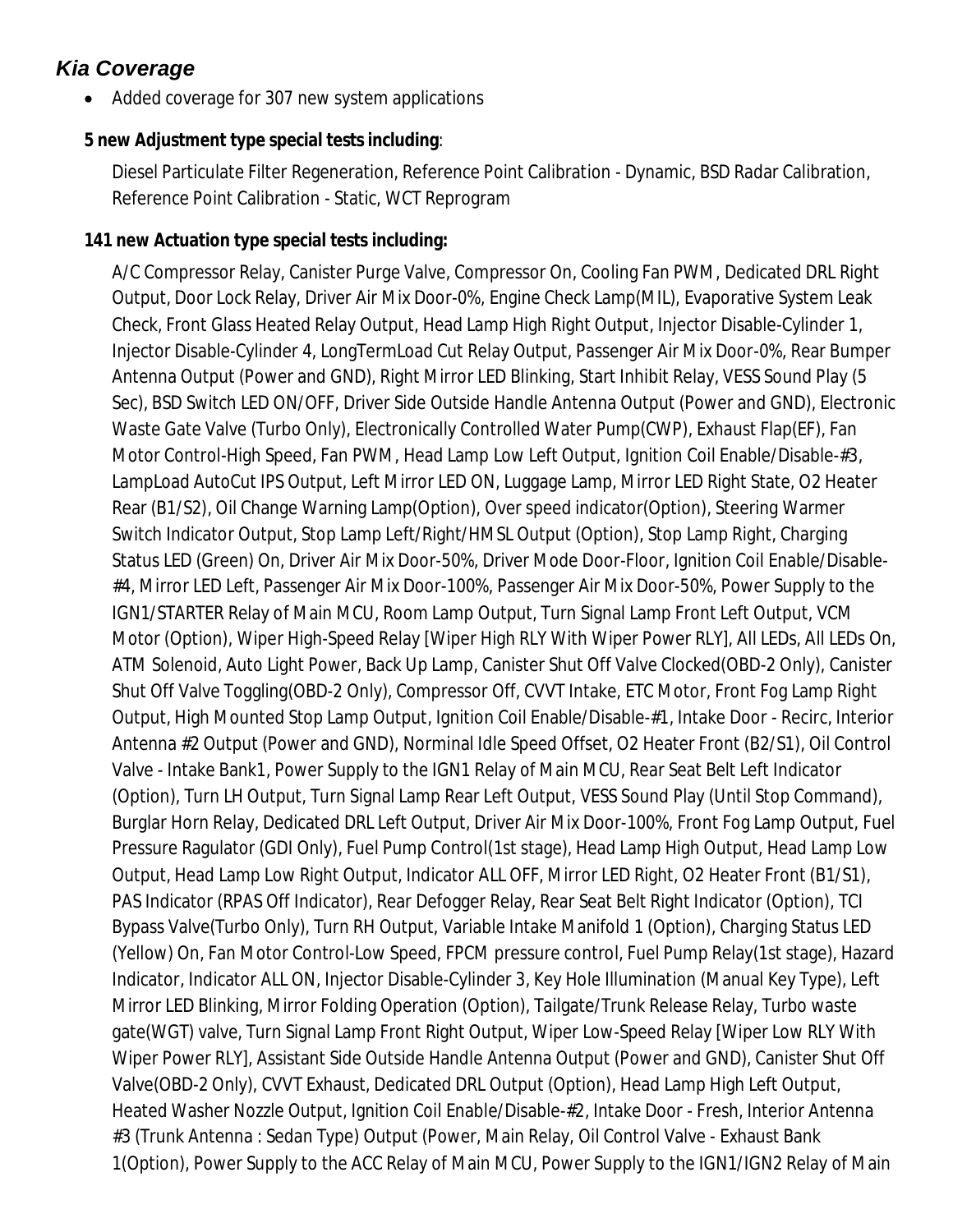MCU, Rear Wiper Relay, Right Mirror LED ON, ShortTermLoad Cut Relay/IPS Output, SSB illumination Output (Power and GND), Steering Warmer Output, Stop Lamp Left, Activation Switch LED, Assist Seat Belt Indicator (Option), Cruise Control Main Lamp(Option), Cruise Control SET Lamp(Option), Door Unlock Relay, Driver Mode Door-Vent, External Buzzer Output, Front Fog Lamp Left Output, Fuel Open Loop, Fuel Pump Relay, High Pressure Fuel Pump Control, Injector Disable-Cylinder 2, ISG Lamp, Mirror LED Left State, Mirror Unfolding Operation (Option), Rear Seat Belt Center Indicator (Option), Turn Signal Lamp Rear Right Output

## *Mazda Coverage*

#### **1 new Actuation type special tests including:**

Engine Running Fuel Injector Control

# *Mitsubishi Coverage*

• Added coverage for 15 new system applications

## **2 new Adjustment type special tests including**:

Coding Information & Copy, Learning

## **21 new Actuation type special tests including:**

Chassis No VIN Information, VVT Oil Control Valve, EVAP Emission Ventilation SOL, Fuel Pump O, Oil Feeder Control Valve O, Injector Stop, Cooling Fan O, Fuel Pump, Ignition Timing 5 BTDC, ECU Information, Evaporative Emission Ventilation Solenoid O, Radiator Fan Low, A/C Relay, Engine Running Injector Kill Test, PWM Radiator Fan, Radiator Fan High, Waste Gate Solenoid Valve, A/C Compressor Relay O, EVAP Function Test, EVAP Emission Purge SOL Valve, Evaporative Emission Purge Solenoid

# *Toyota/Lexus Coverage*

• Added coverage for 50 new system applications

## **17 new Adjustment type special tests including**:

BSM Mirror Indicator Brightness, RCTA Function, PCS Operation State Retention Setting, BSM Master Radar Sensor Adjustment, Prohibition Flag of FHL Function, RCTAB Function, PCS Alarm Activation Distance Retention Setting 1, BSM Approaching Vehicle Detection Timing Setting, Diesel Particulate Filter Regeneration, Recog ECU H Temp Hist Reset, BSM Buzzer Volume Adjust, BSM Master Abnormal History, Control Mode, History Clear, PCS Alarm Activation Distance Retention Setting 3, PCS Warning Sensitivity Retention Setting, BSM Slave Abnormal History

## **11 new Actuation type special tests including:**

Face Direction Check, PCS Crash Alarm Buzzer, Radar Cruise Approach Alarm Buzzer, Radar Cruise Stop Buzzer, Evaporative System Leak Check, PCS Approach Alarm Buzzer, PCS Collision Alarm Buzzer, Infrared Signal Status, LKA Lane Out Alarm Buzzer, LDA Buzzer, Selftest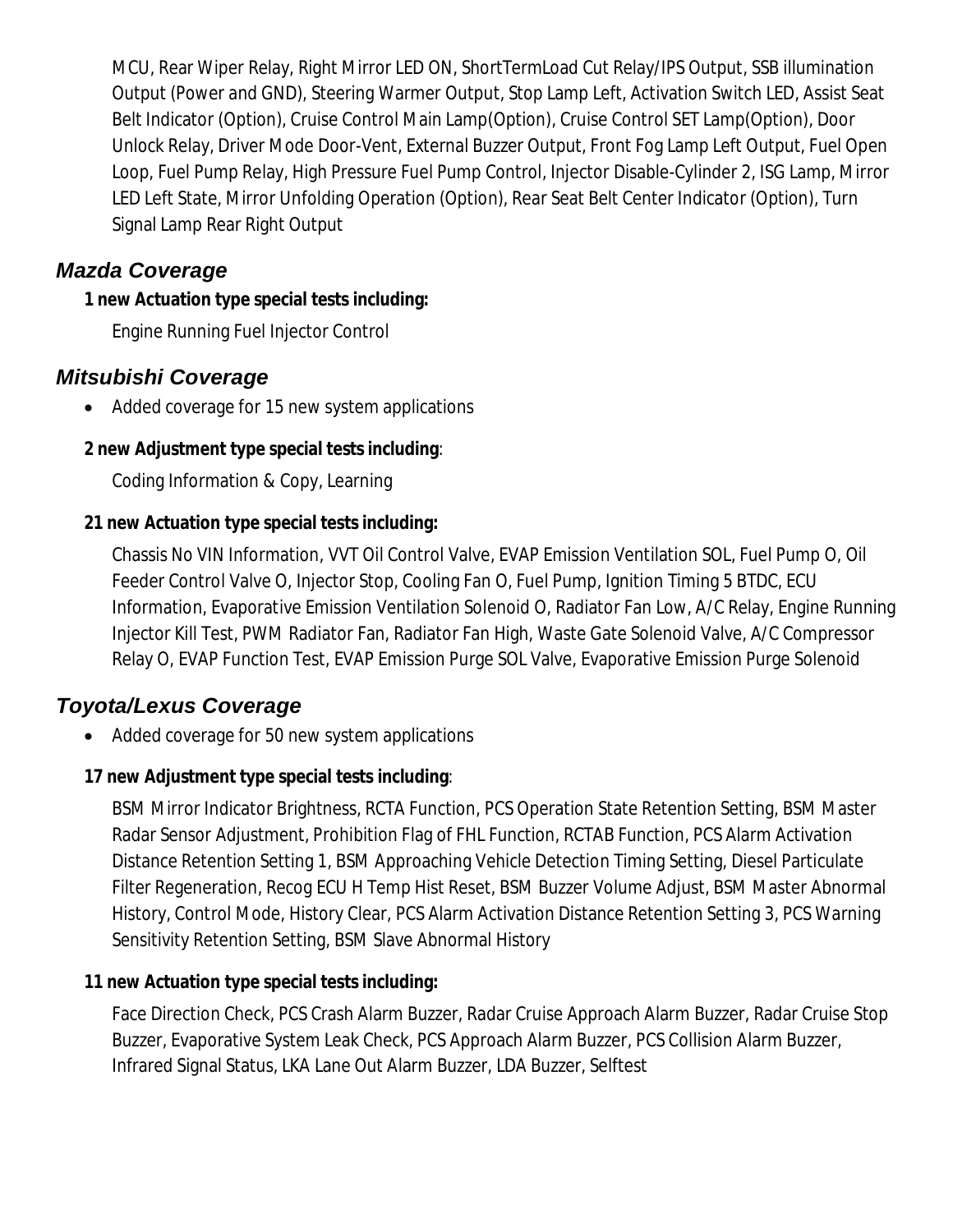# *New Coverage – USA European*

# *Alpha Romeo Coverage*

• Added coverage for 7 new system applications

#### **2 new Adjustment type special tests including**:

Target Calibration, Service Single Pole Calibration

#### **1 new Actuation type special tests including:**

Buzzer Control

## *BMW/Mini Coverage*

Added coverage for 12 new system applications

#### **24 new Adjustment type special tests including**:

Rain Sensor Initialization, Reset Control Unit, Window lifter motors: Adapting, Front Passenger's Door Power Window Regulator Initialisation, Assembly Position Of Window Lifters, Steering column adjustment initialisation, Central electronics control unit reset, Initialization Of Both Rear Window Lifters, Rain Light Sensor Initialization, Reset Starter Lock, Window Lifter Standard Initialization, Slide/Tilt Sunroof Initialization, Windshield Wiper Service Position Adjustment, Ambient lighting adaptation, Driver's Door Power Window Regulator Initialisation, Ambient lighting: Automatic addressing, Disassembly position of window lifters, Electrical Steering Column Adjustment Standardization, Exterior mirror test, Front Driver/Pass Door Power Window Regulator Initialization, KAFAS Camera Calibration, Keyless entry: Deactivate/activate, Rear Driver/Pass Side Door Pwr Window Regulator Initialization, Steering column adjustment adaptation

#### **15 new Actuation type special tests including:**

Front Door Power Windows Regulator Initialisation, Rear Driver and Passenger Window Regulator Initialization, Rear Driver Side Power Window Close, Rear Driver Side Power Window Open, Rear Passenger Side Power Window Close, Check Antennas, Exterior mirror: System self-test, Rear Passenger's Door Power Window Regulator Initialisation, Windscreen Washer Pump, Wiper Service Position, Headlight Washer System, Rear Driver's Door Power Window Regulator Initialisation, Rear Passenger Side Power Window Open, Unlock All Doors, Lock All Doors

## *Fiat Coverage*

Added coverage for 8 new system applications

#### **4 new Adjustment type special tests including**:

Service Single Pole Calibration, Driver Assist System Calibration, ACC Sensor Alignment Dynamic, Camera Calibration

#### **7 new Actuation type special tests including:**